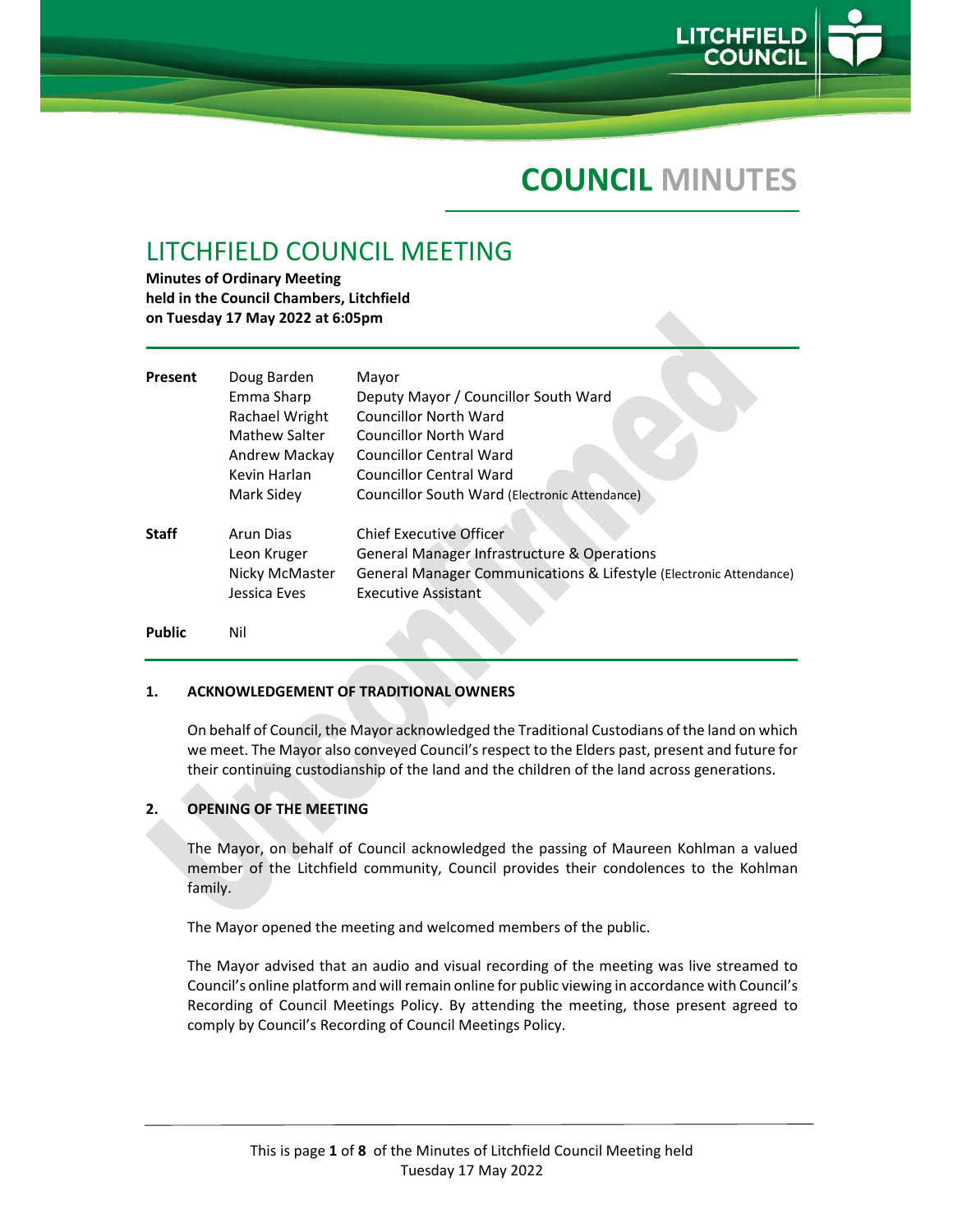## **3. ELECTRONIC ATTENDANCE / APOLOGIES AND LEAVE OF ABSENCE**

## **3.1 Electronic Attendance**

Council provided permission for the following Councillorsto attend the Council Meeting electronically:

• Cr Sidey

# **3.2 Apologies**

Nil.

## **3.3 Leave of Absence Previously Granted**

Nil.

### **3.4 Leave of Absence Request**

Nil.

## **4. DISCLOSURE OF INTEREST**

The Mayor advised that any member of Council who may have a conflict of interest, or a possible conflict of interest regarding any item of businessto be discussed at a Council meeting or a Committee meeting should declare the conflict of interest to enable Council to manage the conflict in accordance with its obligations under the *Local Government Act 2019* and its policies regarding the same.

### **4.1 Elected Members**

the contract of the contract of the

No disclosures of interest were declared.

### **4.2 Staff**

No disclosures of interest were declared.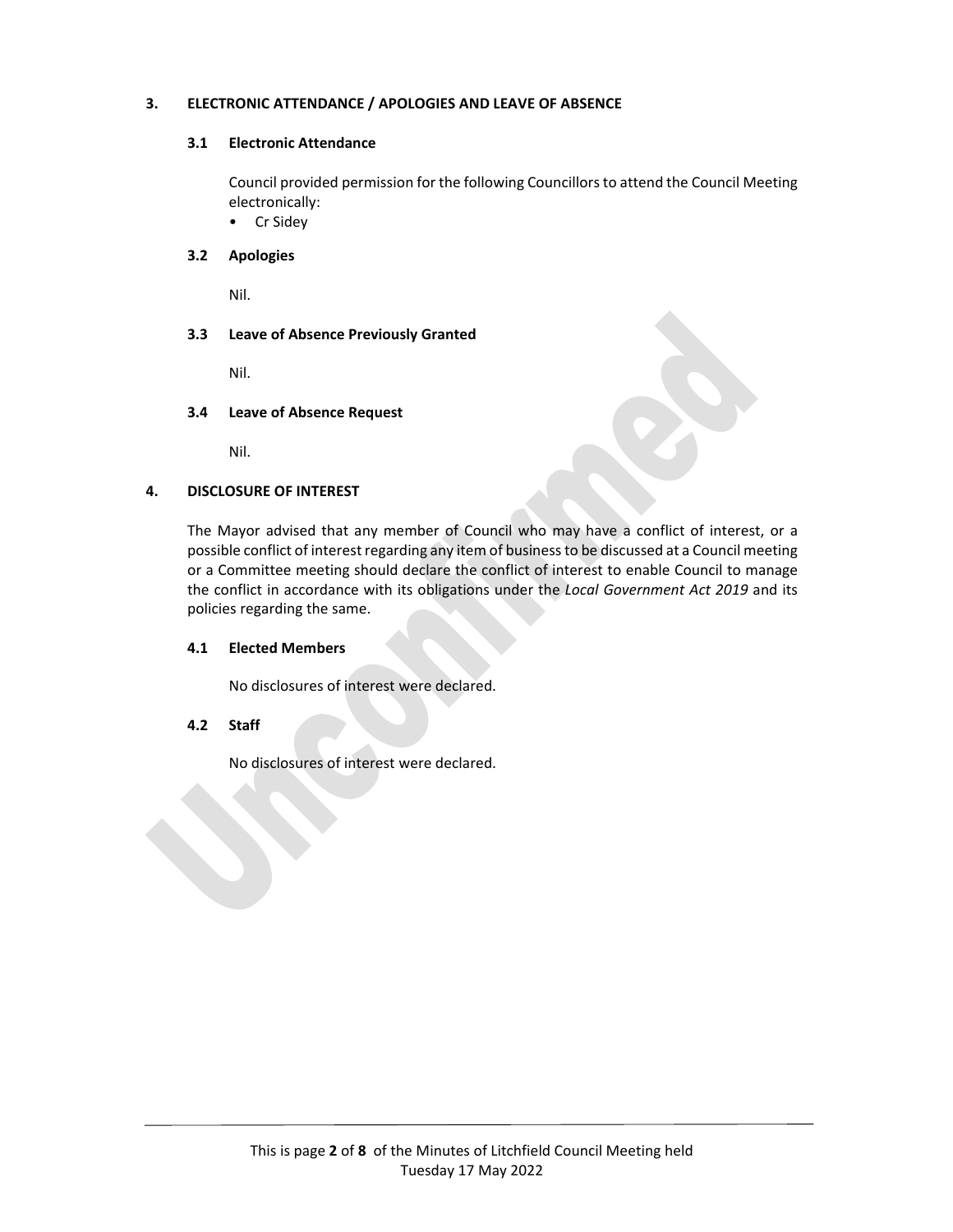## **5. CONFIRMATION OF MINUTES**

#### **5.1 Confirmation of Minutes**

 Moved: Cr Wright Seconded: Cr Harlan

THAT Council confirm the following minutes:

- Special Council meeting held 4 April 2022, 3 Pages
- Special Council Confidential meeting held 4 April 2022, 2 pages
- Ordinary Council meeting held 19 April 2022, 14 pages
- Ordinary Confidential meeting held 19 April 2022, 2 pages
- Special Council meeting held 3 May 2022, 3 pages
- Special Council meeting held 10 May 2022, 3 Pages

# **CARRIED (7‐0) ORD2022 11‐103**

### **5.2 Council Action Sheet / Business Arising from Previous Meetings**

 Moved: Cr Wright Seconded: Cr Mackay

THAT Council receive and note the Action List.

**CARRIED (7‐0) ORD2022 11‐104**

## **6. PETITIONS**

Nil.

**7. DEPUTATIONS AND PRESENTATIONS**

Nil.

**8. PUBLIC QUESTIONS**

Nil.

**9. ACCEPTING OR DECLINING LATE ITEMS**

Nil.

**10. NOTICES OF MOTION**

Nil.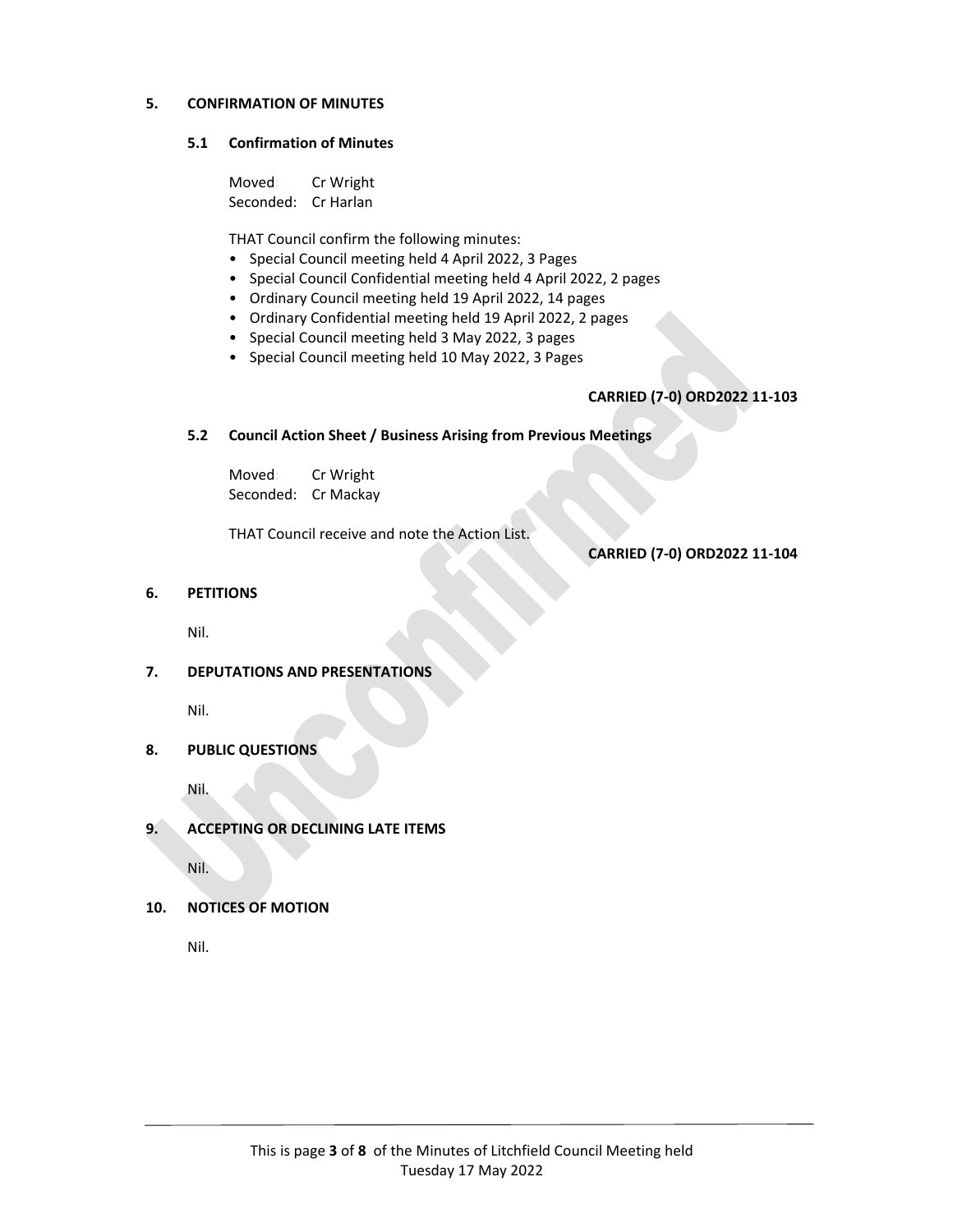## **11. MAYORS REPORT**

Moved: Mayor Barden Seconded: Deputy Mayor Sharp

THAT Council receive and note the Mayor's report for the period of 20 April 2022 to 17 May 2022.

## **CARRIED (7‐0) ORD2022 11‐105**

## **12. REPORT FROM COUNCIL APPOINTED REPRESENTATIVES**

Nil.

### **13. WORK TEAM PRESENTATION**

*Justin Dunning, Mobile Workforce Program Leader attended electronically and presented to the meeting at 6:20pm.*

#### **13.01 Work Team Presentation – Mobile Workforce**

 Moved: Cr Mackay Seconded: Deputy Mayor Sharp

THAT Council receive and note the Work Team Mobile Workforce Presentation.

### **CARRIED (7‐0) ORD2022 11‐106**

*Justin Dunning, Mobile Workforce Program Leader left the meeting at 6:40pm.*

### **14. OFFICERS' REPORTS**

### **14.01 Business Excellence**

*Maxie Smith, Manager Corporate Services attended and presented to the meeting at 6:40pm.*

**14.01.01 Litchfield Council Finance Report – April 2022**

 Moved: Cr Mackay Seconded: Cr Harlan

THAT Council note the Litchfield Council Finance Report for the period ended 30 April 2022.

### **CARRIED (7‐0) ORD2022 11‐107**

*Danny Milincic, Manager People and Performance attended and presented to the meeting at 6:56pm.*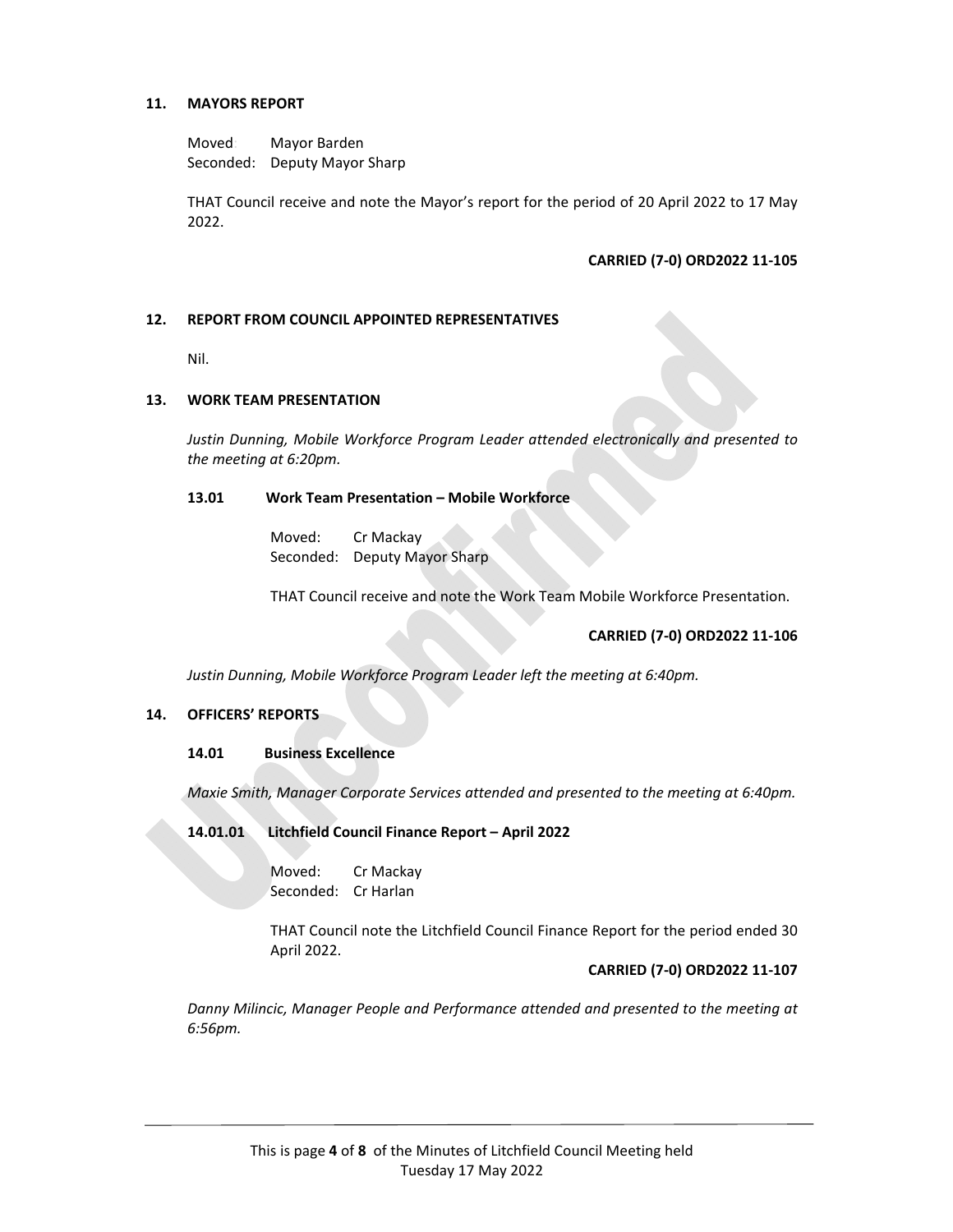#### **14.01.02 People, Performance and Governance Monthly Report – April 2022**

 Moved: Cr Wright Seconded: Cr Salter

THAT Council note the People, Performance and Governance Monthly Report for April 2022.

#### **CARRIED (7‐0) ORD2022 11‐108**

#### **14.02 Council Leadership & Community Services**

#### **14.02.01 Community Engagement Strategy and Action Plan 2022‐2025**

 Moved: Cr Mackay Seconded: Cr Wright

THAT Council endorse the Community Engagement Strategy and Action Plan 2022‐2025 as in Attachment A.

## **CARRIED (7‐0) ORD2022 11‐109**

*Danny Milincic, Manager People and Performance left the meeting at 7:06pm.*

#### **14.02.02 Request for Grant Funding Knuckey Lagoon**

 Moved: Cr Mackay Seconded: Cr Salter

THAT Council approve \$3,416.84 be allocated from the Climate Adaptation Strategy development budget towards installing solar panels at Knuckey Lagoon Recreation Reserve.

#### **CARRIED (5‐2) ORD2022 11‐110**

 **AMENDMENT** Moved: Deputy Mayor Sharp Seconded: Cr Harlan

THAT Council approve up to \$4,000 be allocated from the Climate Adaptation Strategy development budget towards installing solar panels at Knuckey Lagoon Recreation Reserve, subject to the NT Thai Association providing Litchfield Council's staff with three quotes for the intended works.

**LOST (2‐5)** 

*Nicky McMaster General Manager Communications & Lifestyle left the meeting at 7:28pm. Arun Dias, Interim Chief Executive Officer left the meeting at 7:28pm. Arun Dias, Interim Chief Executive Officer re‐joined the meeting at 7:31pm.*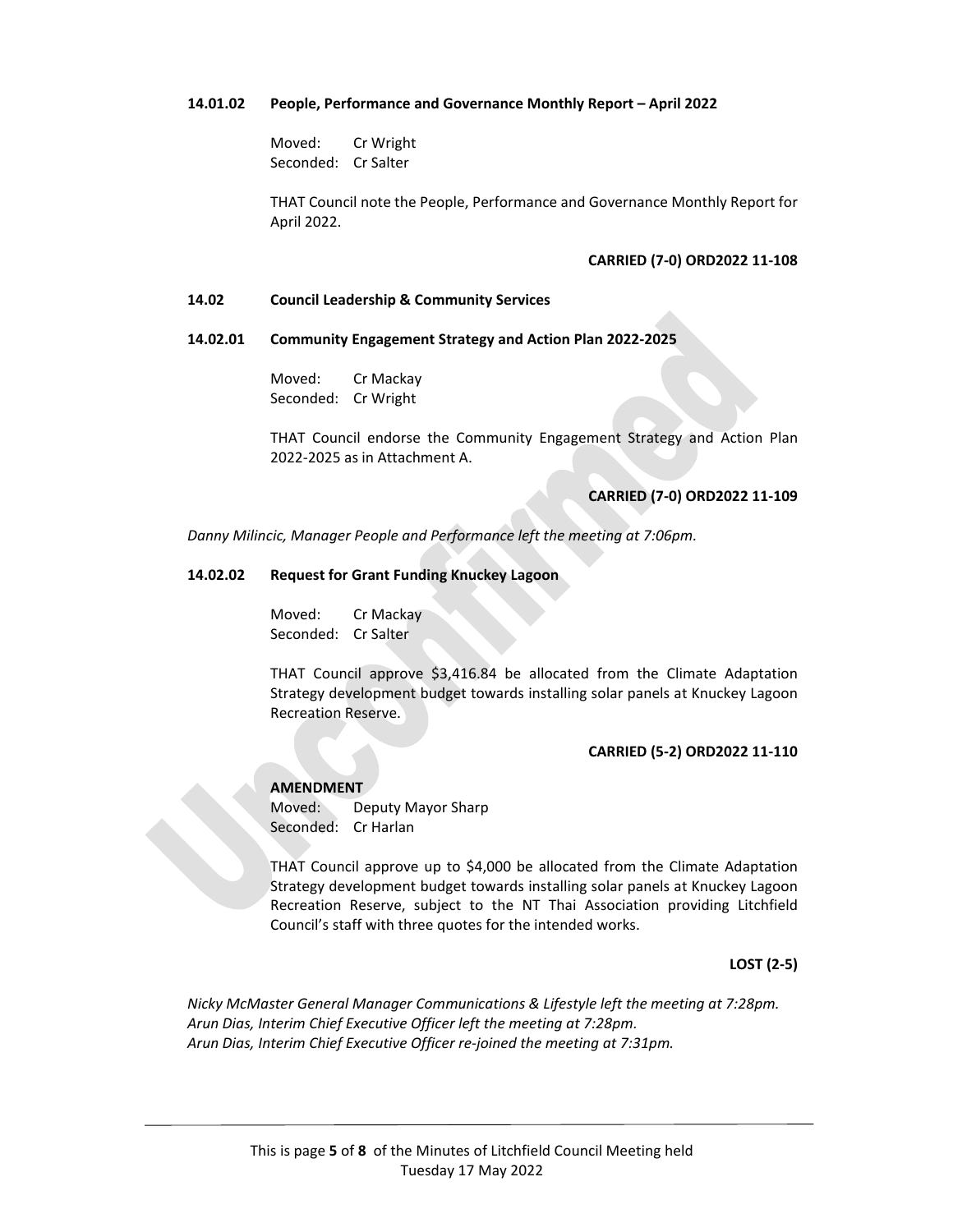#### **14.03 Infrastructure and Operations**

#### **14.03.01 Summary Planning and Development Report ‐ April 2022**

 Moved: Deputy Mayor Sharp Seconded: Cr Wright

THAT Council:

- 1. receive the Summary Planning and Development Report April 2022; and
- 2. note for information the responses provided to relevant agencies within Attachments A‐D to this report.

# **CARRIED (7‐0) ORD2022 11‐111**

*David Jan, Manager Operations & Environment attended to present to the meeting at 7:34pm. Cr Mackay left the meeting at 7:34pm. Cr Mackay re‐joined the meeting at 7:35pm.*

#### **14.03.02 CEM01 Floral and Ornamental Tributes**

 Moved: Deputy Mayor Sharp Seconded: Cr Harlan

THAT Council adopt CEM01 Floral and Ornamental Tributes policy as presented as Attachment A within the agenda.

#### **CARRIED (7‐0) ORD2022 11‐112**

*David Jan, Manager Operations and Environment left the meeting at 7:40pm. Cr Harlan left the meeting 7:40pm Cr Harlan re‐joined the meeting 7:43pm* 

### **14.03.03 LRCI Phase 3 Selection of Road Projects**

Moved Cr Mackay Seconded: Deputy Mayor Sharp

1. THAT Council select the following list of projects to be submitted for grant application for the LRCI Phase 3 program, under the heading "Roads" to the value of \$2,071,858:

Upgrade the following roads from Unsealed to Sealed:

- Aldridge Street Surface
- Collett Street Surface
- Riverside Street Surface
- 2. That the rest of the projects under the LRCI Phase 3 program to the value of \$295,000 which Council approved at the April 2022 Ordinary Council Meeting, are to take priority and to be completed before the road projects are finalised, as far as practical.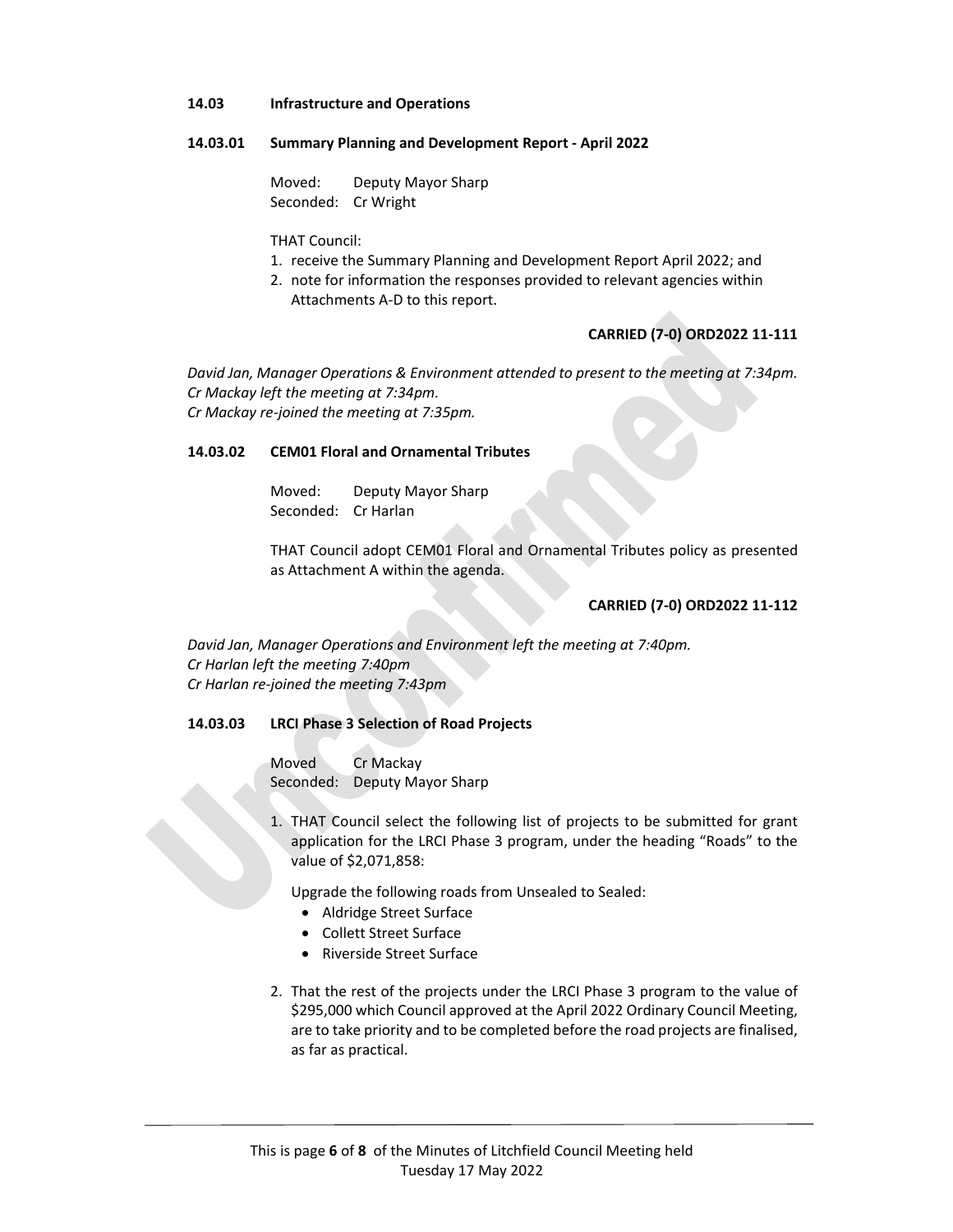## *14.03.02 LRCI Phase 3 Selection of Road Projects (Continued)*

- 3. Upon completion of the detailed design for the above projects any surplus funds be used to progress the following projects in order of their priority:
	- a. Construction of a section of Goode Road to the west of Redcliffe Road
	- b. any other roads from unsealed to sealed to be decided at a later date.

# **CARRIED (7‐0) ORD2022 11‐113**

### **15. OTHER BUSINESS**

## **15.01 Going Green Rebate**

Deputy Mayor Sharp requested that Council provide a report on the costs associated to continue the Going Green Rebate initiative in future budgets, providing residents in the Litchfield Municipality with access to financial assistance in support for using cloth nappies and reusable sanitary items. Considerations on funding available from the Waste Strategy to be included within the report.

## **15.02 Acknowledgement for the Freds Pass Rural Show**

The Mayor and Cr Harlan, on behalf of Council acknowledged and thanked the Freds Pass Rural Show Committee, volunteers, staff and sponsors for their contributions to the successful delivery of Freds Pass Rural Show.

## **16. CONFIDENTIAL ITEMS**

Moved: Deputy Mayor Sharp Seconded: Cr Harlan

THAT pursuant to Section 99(2) of the *Local Government Act 2019* and Regulation 51(1) of the *Local Government (General) Regulations* the meeting be closed to the public to consider the following Confidential Items:

# **16.01 Write off of Rates interest and Charges**

This item is considered 'confidential' pursuant to Section 99(2) and 293(1) of the *Local Government Act 2019* and Section 51 of the *Local Government (General) Regulations 2021:*

1(b) information about the personal circumstances of a resident or ratepayer.

# **16.02 Cross‐Referenced Allotments**

This item is considered 'confidential' pursuant to Section 99(2) and 293(1) of the *Local Government Act 2019* and Section 51 of the *Local Government (General) Regulations 2021:*

1(b) information about the personal circumstances of a resident or ratepayer.